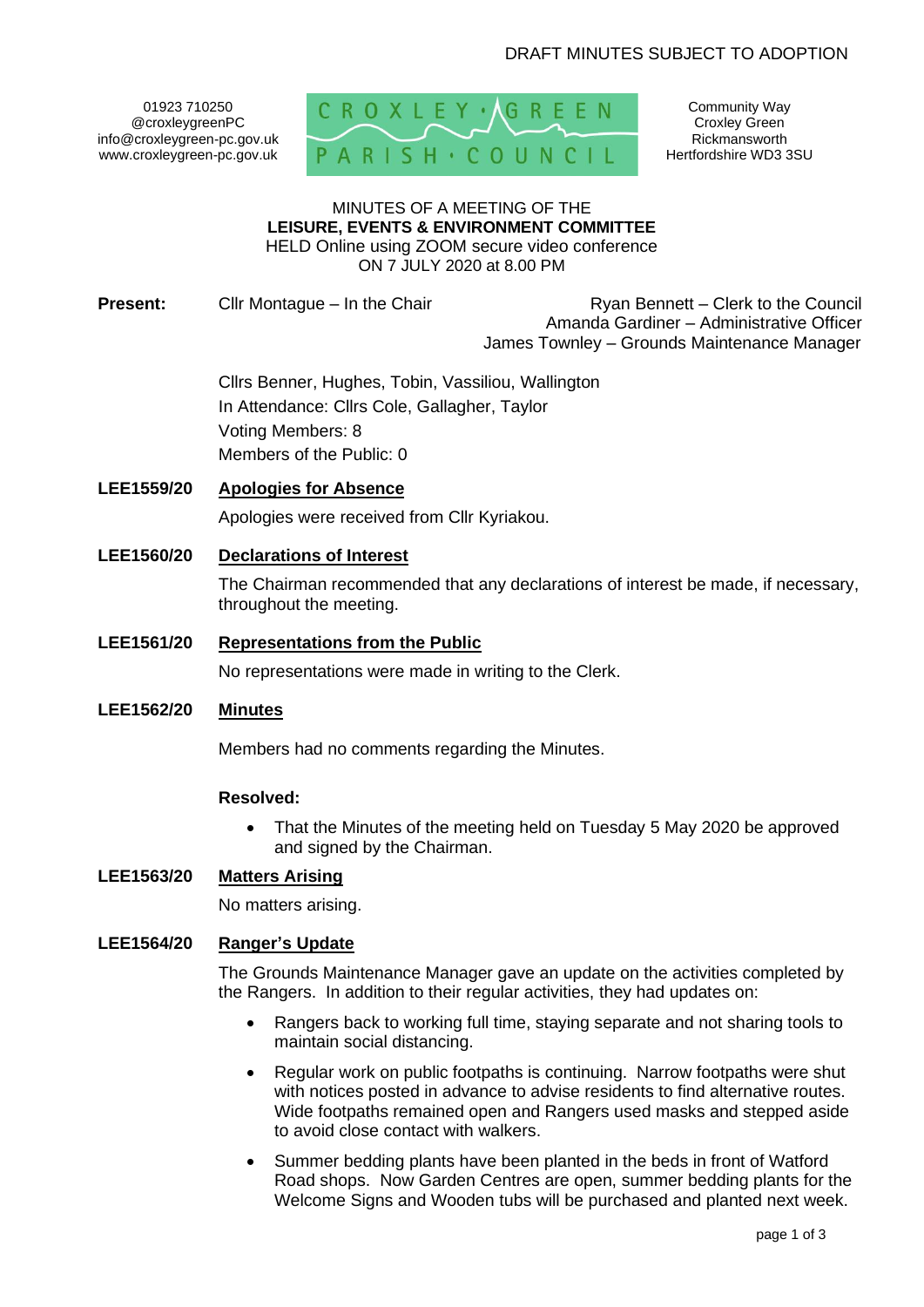- Orchard Trees suckers growing out of the Cherry Trees have been replanted to see if new trees can be grown. 1 is currently growing well, 2 did not survive.
- Artwork in Stone's Orchard that was put up by children during the COVID-19 lockdown has been removed to maintain the health of the trees. Unfortunately, string tied around branches can negatively affect the growth of trees, even within the space of one growing season. We have appreciated the colour and cheer that the artwork has brought to the parish in these difficult times. Information was shared on social media for owners of the artwork to collect it from the Parish Council office.
- Broken Bench on The Green by entrance to Owens Way footpath has been replaced with one made by the Rangers. Rangers are aiming to spruce up other benches that are in need of repair.
- Litter picks have been increased to address the issue of large gatherings on Croxley Common Moor and Stone's Orchard leaving behind litter. 143 recyclable items were removed from one bin. The Clerk mentioned that recyclable items were separated from the general waste and placed in the office recycling bin to save them going to landfill.
- Wildflower Meadow investigating wildflower meadow options with Pictorial Meadows to install on footpath 14.
- Vegetables are growing well on the Preschool Allotment and when ready to harvest will be donated to local food charities.

The Chairman gave thanks to the Rangers for dealing with the litter problems around Croxley Green so promptly.

A Cllr asked if the Council could share on social media information about donating the vegetables from the Preschool Allotment. Another Cllr mentioned that the Watford Road hedges are growing through the railing from TFL owned land and that TFL should be encouraged to maintain the hedges and clear the litter.

## **LEE1565/20 Works List**

The Clerk gave a verbal update on the Works List. The Clerk informed Members that the rewrite is in progress and a separate footpath and seasonal rather than monthly works list is being prepared.

## **LEE1566/20 Events 2020**

The Chairman gave a verbal update of the Events 2020, confirming events that had been cancelled in 2020 and events that were still planned. Dog Show/Apple Day is planned for 3 October 2020.

## **LEE1567/20 LEE Budget Tracker Report 2020/21**

The LEE Budget Tracker Report 2020/21 was noted.

## **LEE1568/20 Christmas Tree**

The Clerk gave a verbal update on the options for a Christmas Tree for 2020 as the current supplier is not able to provide a tree. Members suggested alternative suppliers and/or alternative display and asked the Clerk to present options at the next LEE Committee meeting.